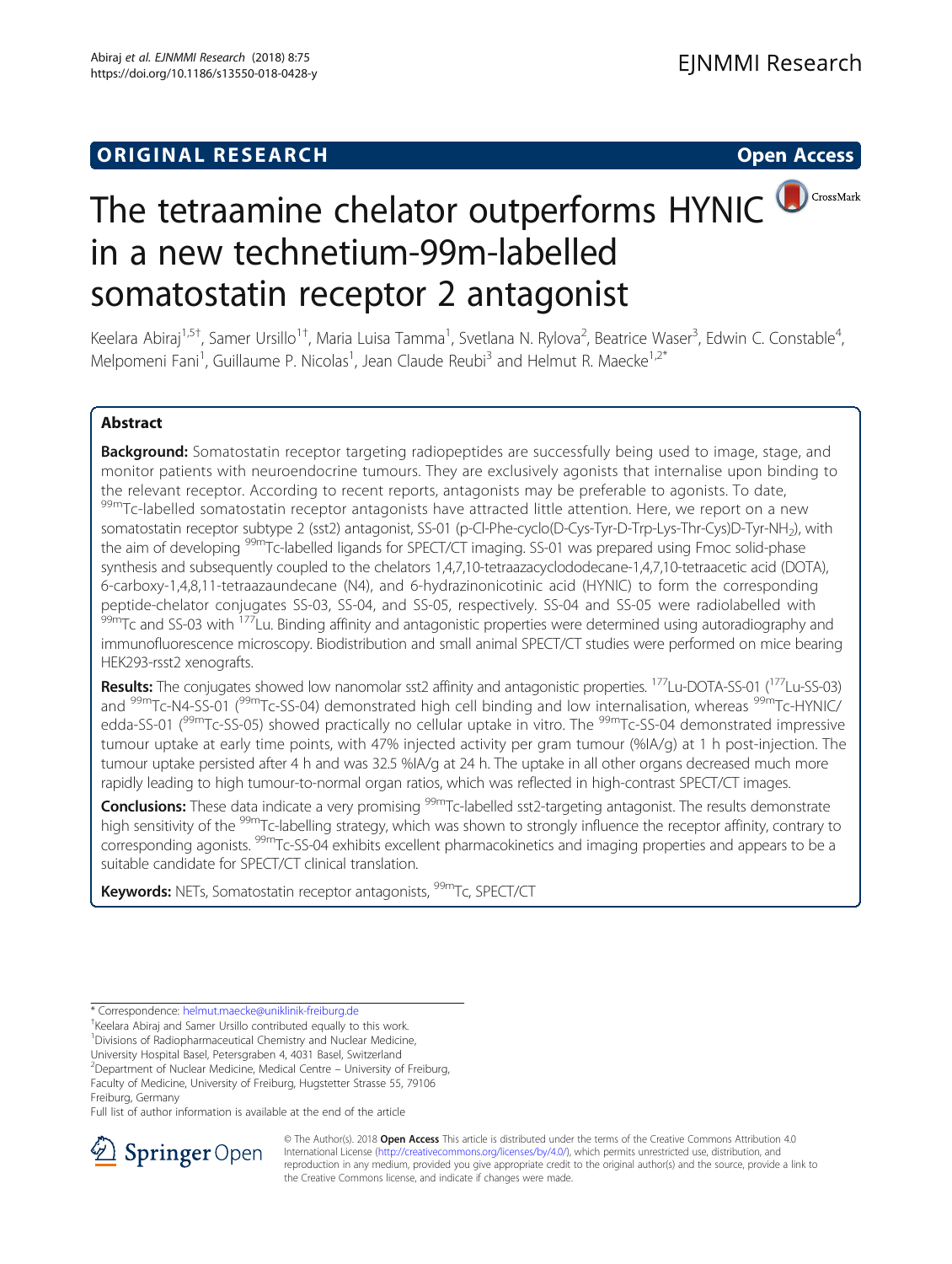#### Background

Somatostatin receptors are important biomarkers for imaging and targeted radionuclide therapy of human cancers. They belong to the large family of G-protein coupled receptors, which currently account for 30–40% of marketed drugs [[1\]](#page-8-0) and are not only overexpressed in neuroendocrine tumours in particular but also in non-neuroendocrine tumours [[2\]](#page-8-0). The receptors make ideal targets for imaging, as they are easily accessible on the plasma membrane of the tumour cell. Their action is mediated through two mechanisms: G-protein activation and β-arrestin function. Among its signalling roles, the latter promotes receptor internalisation—an important mechanism for radiolabelled agonist ligand uptake, accumulation, and retention [[3,](#page-8-0) [4\]](#page-8-0).

In contrast, binding of neutral antagonists does not lead to internalisation but potentially involves many more binding sites than agonist-based approaches. This may lead to the binding of a higher number of radiovectors and thus to a stronger signal originating from the tumour. Ginj et al. have shown that in both in vitro and in vivo animal models, somatostatin-based radioantagonists may indeed be superior to radioagonists [\[5](#page-8-0)]. These findings have recently been duplicated with antagonists conjugated with DOTA and NODAGA and labelled with the positron-emitting radiometals  $^{68}$ Ga and  $^{64}$ Cu and other 3+ (radio)metals [\[6](#page-8-0)–[8\]](#page-8-0) and further supported by first-in-human imaging and therapy studies [[9](#page-8-0)–[12\]](#page-8-0). Similarly, preclinical  $[13–16]$  $[13–16]$  $[13–16]$  $[13–16]$  $[13–16]$  and clinical  $[17]$  $[17]$  $[17]$ studies of bombesin-based radioantagonists showed that using antagonists may be advantageous over agonists for targeted imaging and therapy of GRP receptor-express ing tumours.

Despite the fact that the first somatostatin-based radioantagonists have been studied in humans and proven to be superior to registered radioagonists, little is known about the influence of bioconjugation, labelling strategies, and other modifications on the in vitro and in vivo pharmacology of radiolabelled antagonists. Wadas et al. compared a potent agonist, TATE ([Tyr<sup>3</sup>,-Thr<sup>8</sup>]octreotide) labelled with <sup>64</sup>Cu using CB-TE2A, a cross-bridged cyclam-14 derivative, with the antagonist  $(sst2-ANT, p-NO<sub>2</sub>-Phe-cyclo(D-Cys-Tyr-D-Trp-Lys-Thr-$ Cys)D-Tyr-NH<sub>2</sub>), labelled using the same strategy [\[18](#page-9-0)]. They showed that the radioantagonist had lower tumour uptake despite the much higher receptor numbers found in the AR42J tumour model. AR42J cells endogenously express sst2 receptors. The authors also reported a much lower receptor affinity for the antagonist, which might be the reason for the difference rather than the origin of the receptor (natural or transfected), as proposed by the authors.

Even more intriguing is a study by Dude et al. [\[19](#page-9-0)], who compared the antagonist <sup>68</sup>Ga-NODAGA-JR11 with

the two agonists <sup>68</sup>Ga-DOTATOC and <sup>68</sup>Ga-DOTATA TE. Surprisingly, the authors found that <sup>68</sup>Ga-NODA-GA-JR11 has the lowest tumour uptake in their human ZR-75-1 breast tumour model. In addition, the number of receptors using <sup>68</sup>Ga-DOTATOC was more than twofold higher than <sup>68</sup>Ga-DOTATATE and significantly higher than the antagonist.

More clinically relevant, however, is the fact that the phenomenon of higher tumour uptake of antagonists was also observed in human tumours. Reubi et al. performed quantitative autoradiography in neuroendocrine and non-neuroendocrine tumour specimens using the  $^{125}$ I-DOTA-JR11 antagonist and  $^{125}$ I-Tyr<sup>3</sup>octreotide agonist and found up to tenfold higher uptake of the antagonist radioligand compared to the agonist. The authors concluded that all renal cell cancers, most breast cancers, non-Hodgkin lymphomas, and medullary thyroid cancers appear to be novel targets for in vivo targeting with sst2 radioantagonists [[20\]](#page-9-0).

These different observations emphasise the need to study the influence of overall structure on pharmacology in vitro and in vivo in different cell and tumour models. In particular, modifications allowing <sup>99m</sup>Tc-labelling have only been studied in one case [\[21\]](#page-9-0), although  $99m$ Tc-labelled radiopharmaceuticals are still the mainstay of nuclear medicine. We report here the synthesis of a new somatostatin-based antagonist, 4-Cl-Phe-cyclo(D-Cys-Tyr-D-Trp-Lys-Thr-Cys)D-Tyr-NH<sub>2</sub> (SS-01), which was designed for labelling with  $99m$ Tc using two different strategies, namely N4: 6-carboxy-1,4,8,11-tetraazaundecane (SS-04) and HYNIC: 6-hydrazinopyridine-3-carboxylic acid (SS-05), as metal-binding domains. The choice of the chemical structure of the antagonist was based on our previous experiences. We and others observed that the chirality change of amino acids 1 and 2  $(aa^1, aa^2)$ and C-terminal amidation compared to octreotide type octapeptides transforms an agonist into an antagonist [[22,](#page-9-0) [23\]](#page-9-0). In addition, we chose the most easily accessible amino acids leading to antagonistic peptides. To serve as a control, we also modified the peptide with DOTA for labelling with  $^{177}$ Lu ( $^{177}$ Lu-SS-03).

#### Methods

The supplier information for reagents, radiolabelling protocols, and log D determination, as well as details about instrumentation, are provided in the Additional file [1.](#page-8-0)

#### Synthesis of chelator-peptide conjugates, radiochemistry

The peptides were assembled on the Rink-Amide methylbenzylhydryl (MBHA) resin employing standard Fmoc strategy. The coupling reactions were performed on a semiautomatic peptide synthesiser (RinkCombichem, Bubendorf, Switzerland) with a threefold excess of Fmocamino acids, using DIC/HOBt as activating agents in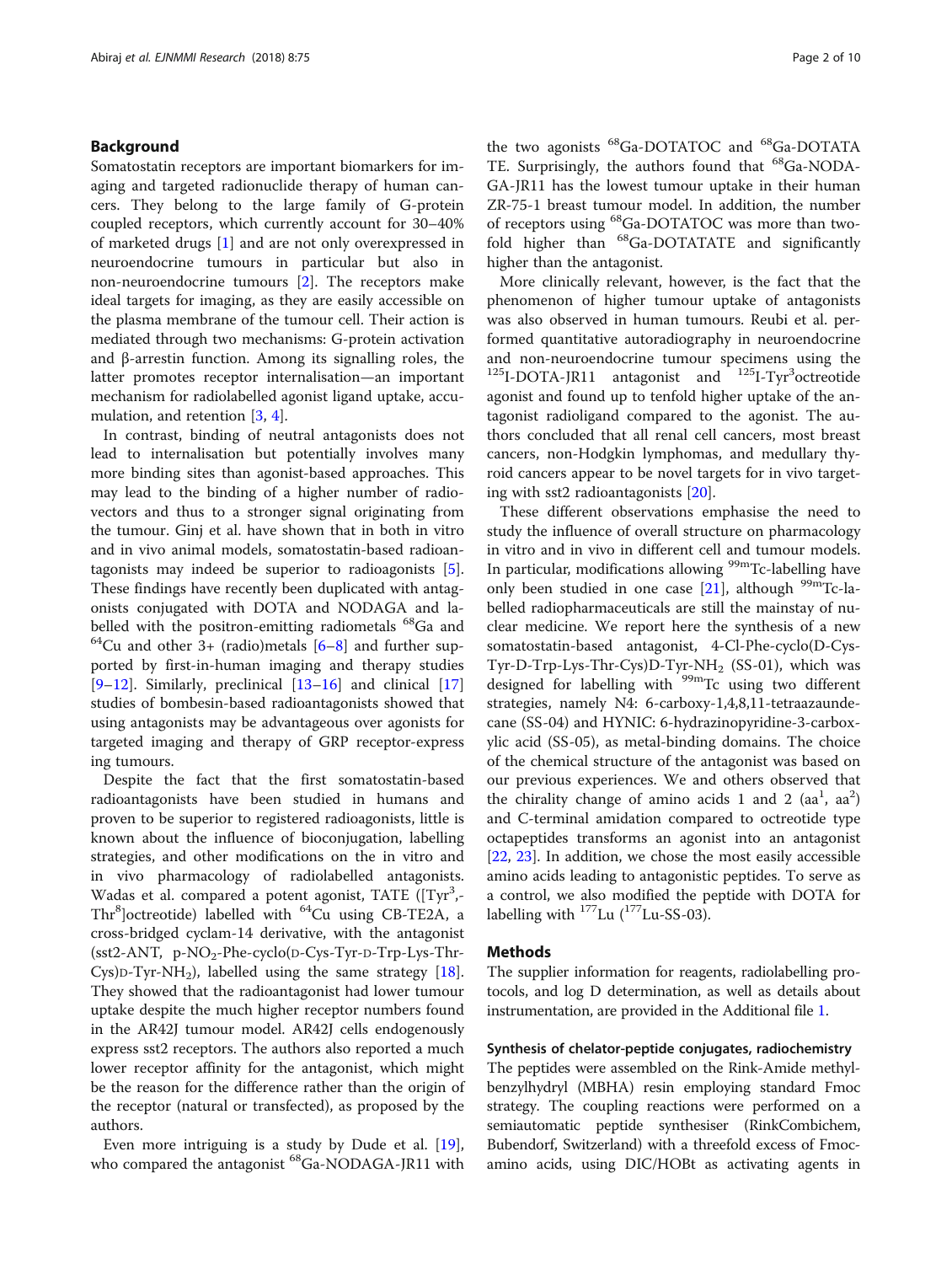DMF/NMP for 2 h (see Additional file [1](#page-8-0) for details, including labelling protocols and corresponding highperformance liquid chromatography (HPLC) data).

#### Binding affinity measurements

Cell membrane pellets were prepared from human  $sst_1$ -expressing Chinese hamster ovary cells (kindly provided by Drs. T. Reisine and G. Singh, University of Pennsylvania, Philadelphia, Pa.);  $sst_2$ -,  $sst_3$ -, and  $sst_4$ -expressing CCL39 cells (kindly provided by Dr. D. Hoyer, Novartis Pharma, Basel, Switzerland); and sst<sub>,</sub>-expressing human embryonic kidney 293 (HEK293) cells (kindly provided by Prof. Stefan Schulz, University of Jena, Germany) and stored at − 80 °C. Quantitative receptor autoradiography was performed on 20-μm-thick membrane pellet sections and quantitated as previously described [[22](#page-9-0), [24](#page-9-0)].

#### Immunofluorescence microscopy

An immunofluorescence microscopy-based internalisation assay was performed on HEK293-rsst2 cells, as previously described [[22\]](#page-9-0). Briefly, the cells were treated with different antagonist chelator-peptide conjugates and/or [Tyr<sup>3</sup> ]octreotide (TOC) (the sst2 agonist) at 37 °C for 30 min. After fixation and permeabilisation, cells were stained with the sst2-specific primary antibody R2-88 (provided by Dr. Agnes Schonbrunn, McGovern Medical School, University of Texas Health Science Center, Houston, Texas, USA) as described previously [\[25](#page-9-0), [26](#page-9-0)]. The cells were imaged using a Leica DM RB immunofluorescence microscope, and the images were acquired using an Olympus DP10 camera.

#### Receptor-binding, internalisation, and dissociation kinetics

The receptor binding, internalisation, and dissociation rates of  $177$ Lu-SS-03,  $99$ mTc-SS-04, and  $99$ mTc-SS-05 were studied in HEK293-rsst2 cells seeded in six-well plates, as described previously [\[6](#page-8-0)]. Briefly, the radiopeptide (0.25 pmol/well) was added and the cells were incubated at 37 °C. At different time points (0.5, 1, 2, and 4 h), the cellular uptake was stopped by washing twice with ice-cold PBS. The membrane-bound and internalised fractions were collected with ice-cold glycine buffer, pH 2.8 and 1 M NaOH, respectively.

For the dissociation experiments, the plates were placed on ice for 30 min. The radiopeptide (0.25 pmol/ well) was added to the cells and allowed to bind for 2 h at 4 °C. The cells were then quickly washed with ice-cold PBS, and fresh pre-warmed (37 °C) medium was added. The cells were incubated at 37 °C for 10, 20, 30, 60, 120, and 240 min. The medium was collected for quantification, and the cells were treated as described previously [\[6](#page-8-0)].

The activity in each fraction was measured in a γ-counter (Cobra II). Nonspecific uptake was determined in the presence of  $250$  pmol/well  $[Tyr<sup>3</sup>]$ octreotide. The results were expressed as a percentage of the applied radioactivity.

#### Biodistribution studies in HEK293-rsst2-bearing mice

All animal experiments were conducted in compliance with Swiss animal protection laws and associated regulations. The protocol was approved by the Cantonal Veterinary Ethics Committee of the University of Basel (approval #789). Female athymic nude mice (4–6 weeks old) were injected subcutaneously (s.c.) in the right shoulder with  $10^7$  HEK293-rsst2 cells in 100  $\mu$ L sterile PBS. The tumours were allowed to grow for 14–18 days (tumour weight 100–200 mg).

The mice were injected into the tail vein with 100 μL/ 10 pmol/0.37 MBq of  $^{177}$ Lu-SS-03 or  $^{99}$ mTc-SS-04 and were euthanised at 1, 4, and 24 h post-injection (p.i.). Organs of interest and blood were collected, rinsed of excess blood, blotted dry, weighed, and counted in a γ-counter. To determine nonspecific uptake, three animals were pre-injected with 20 nmol of the relevant unlabelled peptide in 0.9% NaCl solution (0.1 mL); after 5 min, the radiopeptide was injected and the percentage of injected activity per gram (%IA/g) was calculated for each tissue. The total counts injected per animal were determined by extrapolation from counts of an aliquot taken from the injected solution as a standard.

#### SPECT/CT imaging study

Mice bearing HEK-rsst<sub>2</sub> tumours were euthanised 4 h after intravenous injection of 15 MBq (150 pmoles) of <sup>99m</sup>Tc-SS-04 and imaged supine, head first, using a SPECT/CT system dedicated to imaging small animals (NanoSPECT/CT™ Bioscan Inc.). Topogram and helical CT scan of the whole mouse was first acquired using the following parameters: X-ray tube current 177 μA, X-ray tube voltage 45 kVp, 90 s and 180 frames per rotation, pitch 1. The helical SPECT scan was then acquired from head to toe using multi-purpose pinhole collimators (APT1). The energy window width was 20% centred symmetrically over the energy peak of <sup>99m</sup>Tc at 140 keV. Twenty-four projections (200 s per projection) were used, allowing the acquisition of at least 50 kilocounts/ projection.

SPECT images were reconstructed iteratively and filtered using the software package (HiSPECT v1.4.1876, SciVis GmbH, Goettingen, Germany) and the manufacturer's algorithm (3 subsets, 9 iterations, 35% post-filtering,  $128 \times 128$ matrix, zoom  $1, 30 \times 20$  mm transaxial field of view, resulting in a pixel size of 0.3 mm). CT images were reconstructed using CTReco version r1.146, with a standard filtered back projection algorithm (Exact Cone Beam) and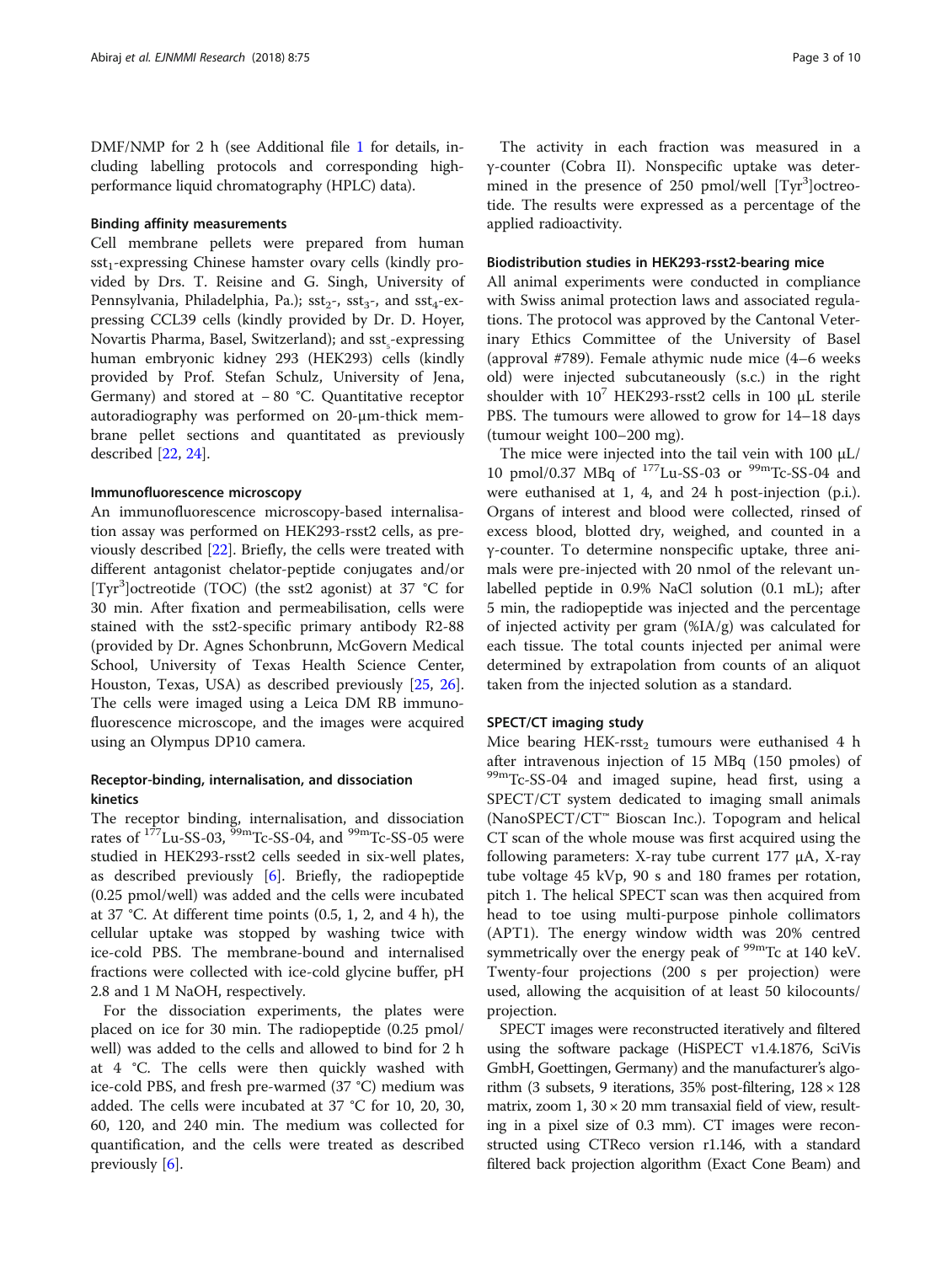post-filtered (RamLak, 100% frequency cutoff), resulting in a pixel size of 0.2 mm. Co-registered images were visualised in the three orthogonal planes and as maximal intensity projection with InVivoScope v1.43 (Bioscan Inc.).

#### Data analysis

Statistical analysis was performed using an unpaired two-tailed t test with Prism software (Prism 5.01, September 2007, GraphPad Software Inc.). Differences at the 95% confidence level  $(P < 0.05)$  were considered significant.

#### Results

#### Synthesis, radiolabelling, and distribution coefficients (log D)

All conjugates (Fig. 1) were synthesised with the maximum yield of 30–40% and purity  $\geq$  97%. The conjugates were characterised by analytical reversed phase HPLC and ESI-MS (Table [1](#page-4-0), Additional file [1\)](#page-8-0).

SS-03 was labelled with  $177$  Lu with labelling yields of  $>$ 97% at a maximum specific activity of 50 GBq/μmol. The conjugates SS-04 and SS-05 were labelled with  $\frac{99 \text{m}}{2}$  at room temperature (30 min) and elevated temperature (95 °C, 10 min), respectively. Tin(II)chloride was used as the reducing agent and citrate as an intermediate supporting Tc(V) ligand for the labelling of SS-04. For SS-05, 99mTc labelling was performed using edda (ethylenediamine, N,N′-diacetic acid) as coligand. The radiolabelling

yields of both <sup>99m</sup>Tc-SS-04 and <sup>99m</sup>Tc-SS-05 were > 97% at a specific activity of approximately 100 GBq/μmol.

The distribution coefficients (log D) were determined using the shake-flask method (see Additional file [1\)](#page-8-0). All radiopeptides showed high hydrophilicity  $(^{99m}$ Tc-SS-04, log D =  $-2.49 \pm 0.34$ , <sup>177</sup>Lu-SS-03, log D =  $-2.35 \pm 0.22$ and  $^{99m}$ Tc-SS-05, log D = - 2.03 ± 0.27).

#### Binding affinity and immunofluorescence microscopy

Table [2](#page-4-0) summarises the  $IC_{50}$  values of SS-03 and SS-04 for the five somatostatin receptor subtypes (sst1-sst5). Both SS-03 and SS-04 show high selectivity and affinity to sst2. The affinity of SS-03 for the sst2 subtype is threefold higher than SS-04. In comparison with natural somatostatin-28 (SS-28) and the potent sst2 antagonist DOTA-sst2-ANT (DOTA-pNO<sub>2</sub>Phe-cyclo[D-Cys-Tyr-D- $Trp-Lys-Thr-Cys]-D-Tyr-NH<sub>2</sub>$ ), both SS-03 and SS-04 retained high affinity to sst2.

Immunofluorescence-based internalisation was performed using HEK-sst2 cells to demonstrate the antagonistic property of the conjugates. Figure [2](#page-5-0) illustrates that 10 nM of the agonist [Tyr<sup>3</sup>]octreotide (TOC) triggers massive receptor internalisation, whereas SS-03 or SS-04 at the much higher concentration of 1000 nM does not stimulate receptor internalisation. However, at a concentration of 1 μM together with 10 nM of TOC, the conjugates were able to prevent the agonist-induced receptor internalisation.

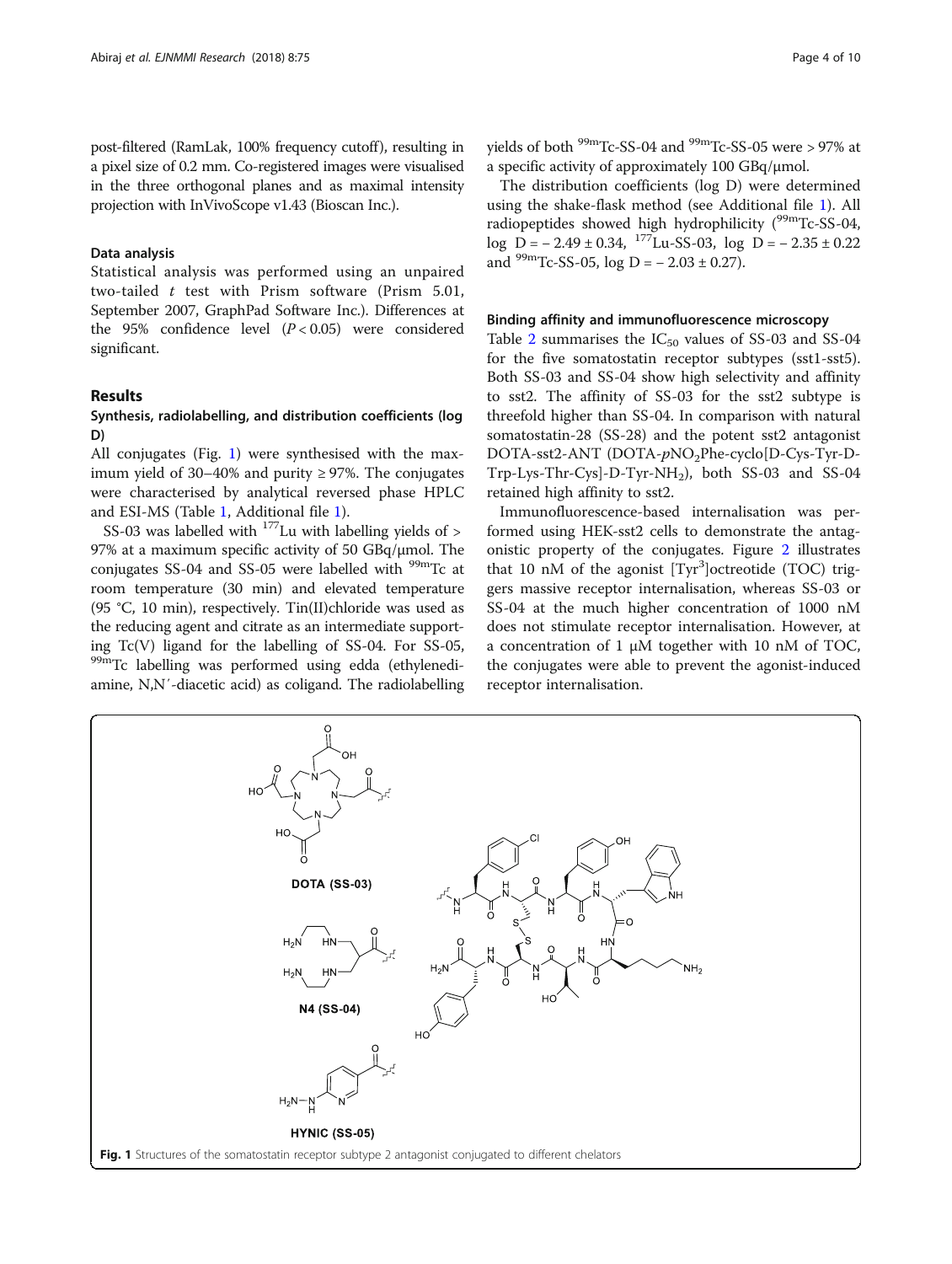<span id="page-4-0"></span>Table 1 Analytical data of the purified chelator-peptide conjugates

| Compound | Sequence                                                                  | Molecular weight (g/mol) | $m/z$ (calc.) | $MS$ (ESI): $(m/z)$           | Purity (%) |
|----------|---------------------------------------------------------------------------|--------------------------|---------------|-------------------------------|------------|
| $SS-03$  | DOTA-(4-CI)-Phe-Cyclo(D-Cys-Tyr-D-Trp-Lys-Thr-Cys)-D-Tyr-NH <sub>2</sub>  | 1531.15                  | 1529.59       | 767.2 [M+2H] <sup>++</sup>    | 99.5       |
|          |                                                                           |                          |               | $1531.8$ $[M+H]$ <sup>+</sup> |            |
| SS-04    | N4-(4-CI)-Phe-Cyclo(D-Cys-Tyr-D-Trp-Lys-Thr-Cys)-D-Tyr-NH <sub>2</sub>    | 1331.01                  | 1329.56       | 667.7 [M+2H] <sup>++</sup>    | 98         |
|          |                                                                           |                          |               | 1332 [M+H] <sup>+</sup>       |            |
| $SS-05$  | HYNIC-(4-CI)-Phe-Cyclo(D-Cys-Tyr-D-Trp-Lys-Thr-Cys)-D-Tyr-NH <sub>2</sub> | 1279.88                  | 1278.45       | 642 $[M+2H]^{++}$             | 97         |
|          |                                                                           |                          |               | 1280.8 [M+H] <sup>+</sup>     |            |
|          |                                                                           |                          |               |                               |            |

#### Receptor-binding, internalisation, and dissociation kinetics

Figure [3](#page-6-0) shows the cellular uptake profiles of the radioligands as measured with HEK-rsst2 cells. <sup>177</sup>Lu-SS-03 and 99mTc-SS-04 showed high uptake and blocking studies demonstrated that the uptake was receptor-mediated. Within 2 h of incubation, the specifically bound fraction levelled off at 48%, demonstrating rapid binding of  $177$ Lu-SS-03 and  $99$ mTc-SS-04 to the receptors. The internalised fraction was about 8–10% and increased very slowly. Surprisingly,  $99mTc$ -SS-05 showed very low cellular uptake of < 1% even after 4 h of incubation.

The dissociation kinetics of  $177$ Lu-SS-03 and  $99$ <sup>m</sup>Tc-SS-04 were studied by a temperature shift experiment and showed a plateau at 2 h, indicating that a steady state had been achieved (Fig. [4\)](#page-6-0). Both conjugates bind strongly to the receptor, displaying only 30 and 48% of dissociation, respectively, after 4 h at 37 °C.

#### Biodistribution studies and SPECT imaging

Table [3](#page-7-0) summarises the biodistribution of 177Lu-SS-03 and 99mTc-SS-04 evaluated at 1, 4, and 24 h after injection in HEK-rsst2 xenografts. At 1 h,  $^{99m}$ Tc-SS-04 showed high uptake in the liver  $(7.18 \pm 0.40 \text{ %IA/g})$  and kidneys  $(49.82$  $\pm$  4.31 %IA/g) and higher blood pool activity (1.85  $\pm$  0.41 %IA/g) than  $^{177}$ Lu-SS-03 (liver  $3.00 \pm 0.66$  %IA/g, kidneys  $15.15 \pm 1.86$  %IA/g, and blood  $0.57 \pm 0.04$  %IA/g). 99mTc-SS-04 exhibits twofold higher tumour uptake compared to  $177$ Lu-SS-03. Uptake in other sst2 receptorpositive organs such as the stomach and pancreas is lower for  $^{99m}$ Tc-SS-04 (11.1 ± 2.9 and 15.6 ± 0.8 %IA/g, respectively) than  $^{177}$ Lu-SS-03 (48.7 ± 13.1 and 72.6 ± 13.8 %IA/g, respectively). At 4 h, the tumour uptake of <sup>177</sup>Lu-SS-03 increased to  $31.68 \pm 4.00$  %IA/g, whereas the tumour uptake

**Table 2** Binding affinities ( $IC_{50}$ , nM) of chelator-peptide conjugates

| Compound                                                           | $IC_{50}$ (nM)*  |                                                              |                  |                  |                  |  |
|--------------------------------------------------------------------|------------------|--------------------------------------------------------------|------------------|------------------|------------------|--|
|                                                                    | Sst <sub>1</sub> | sst <sub>2</sub>                                             | SSt <sub>3</sub> | SSt <sub>4</sub> | Sst <sub>5</sub> |  |
| $SS-03$                                                            |                  | $>1000$ $1.7 + 0.06$ $>1000$ $404 + 92$ $564 + 174$          |                  |                  |                  |  |
| $SS-04$                                                            |                  | $>1000$ 5.3 + 0.17 720 + 74 171 + 35 228 + 73                |                  |                  |                  |  |
| DOTA-sst2-ANT [22] > 1000 $1.5 \pm 0.4$ > 1000 $287 \pm 27$ > 1000 |                  |                                                              |                  |                  |                  |  |
| SS-28                                                              |                  | $5.2 + 0.3$ $2.7 + 0.38$ $7.7 + 0.9$ $5.6 + 0.4$ $4.0 + 0.3$ |                  |                  |                  |  |

\*Values are  $IC_{50}$  in nM (mean  $\pm$  SEM;  $n \ge 3$ )

of  $^{99m}$ Tc-SS-04 remained constant. Tumour uptake of  $^{177}$ Lu-SS-03 and  $^{99m}$ Tc-SS-04 was significantly reduced by pre-injection of 20 nmol of unlabelled peptide. At 24 h, both conjugates showed clearance from the blood pool (< 0.1 %IA/g) and significant wash-out from the liver  $(^{177}$ Lu-SS-03: 0.47 ± 0.07 %IA/g and <sup>99m</sup>Tc-SS-04: 1.87 ± 0.33 %IA/g) and kidneys ( $^{177}$ Lu-SS-03: 7.3 ± 1.6 %IA/g and 99mTc-SS-04: 6.3 ± 1.8 %IA/g). <sup>99m</sup>Tc-SS-04 showed higher tumour uptake at all time points including 24 h p.i. (32.5  $\pm$  0.78 %IA/g) compared to  $^{177}$ Lu-SS-03 (26.32  $\pm$  4.42 %IA/g). The tumour-to-normal tissue ratios of  $^{177}$ Lu-SS-03 and <sup>99m</sup>Tc-SS-04 at each time point are illustrated in Table [4.](#page-7-0) At 1 h,  $177$ Lu-SS-03 shows higher tumourto-normal tissue ratios compared to  $^{99m}$ Tc-SS-04. At 4 h, both radiopeptides showed similar ratios except <sup>177</sup>Lu-SS-03 had a twofold higher tumour-to-liver ratio. However, at 24 h, 99mTc-SS-04 exhibited excellent biodistribution with a 4.5-fold higher tumour-to-blood ratio, approximately threefold higher tumour-to-kidney ratio, and approximately twofold higher tumour-to-liver ratio compared to 177Lu-SS-03. All relevant tumour-to-normal organ ratios increased with time and were > 4 at 24 h.

The SPECT/CT images (Fig. [5\)](#page-7-0) were acquired at 4 h after intravenous injection of  $\rm{^{99m}Tc\text{-}SS\text{-}04}$ . The highest uptake was visible in the tumour and the kidneys. To a lesser extent, uptake was also visible in the abdomen due to tracer accumulation in the sst2-expressing organs.

#### **Discussion**

Radiolabelled peptides targeting G-protein-coupled receptors have been an important focus in the radiopharmaceutical and nuclear oncology fields over the last 20 years [[27](#page-9-0)–[29\]](#page-9-0). The clinically employed somatostatin receptortargeting peptides are agonists, which exhibit nanomolar binding affinities and fast receptor-mediated internalisation in vitro and in vivo via endocytosis. More recently, sst2 antagonists were studied in animal models [[6](#page-8-0)–[8](#page-8-0), [18](#page-9-0)] and in humans  $[9-12]$  $[9-12]$  $[9-12]$  $[9-12]$  $[9-12]$ . Surprisingly, the antagonists showed high and long-lasting tumour uptake in most cases. However, antagonist superiority cannot be generalised, as shown by Wadas et al. [\[18\]](#page-9-0) and Dude et al. [[19](#page-9-0)].

To date, many peptides labelled with gamma-, positron-, and beta-emitters  $(^{111}$ In, <sup>64</sup>Cu, <sup>68</sup>Ga, and <sup>177</sup>Lu)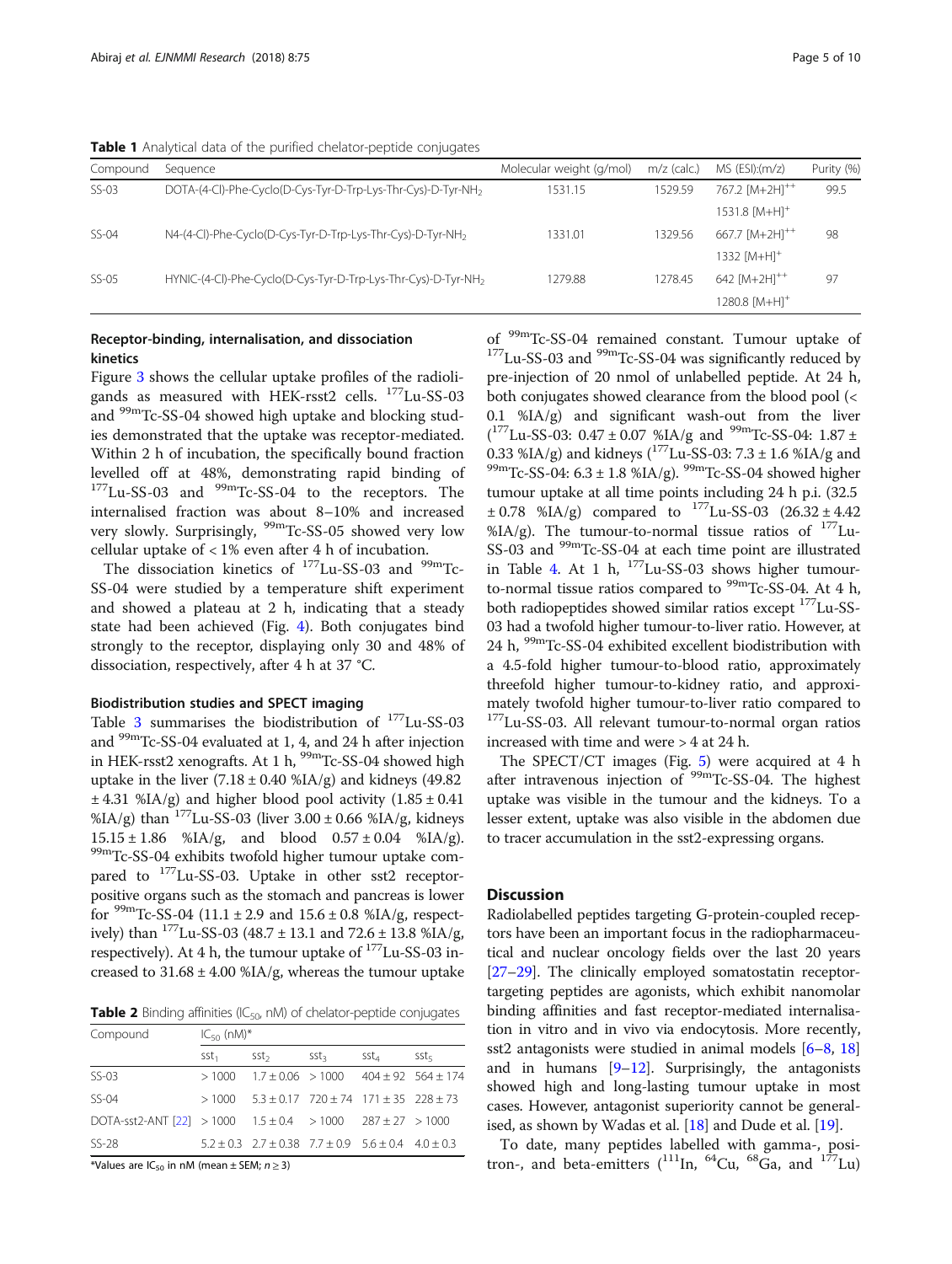<span id="page-5-0"></span>

have been described, but only one <sup>99m</sup>Tc-labelled antagonist has been reported to date [[21\]](#page-9-0).

We selected two of the more popular and successful chelators for <sup>99m</sup>Tc: HYNIC with the co-ligand edda (ethylenediamine-N,N′-diacetic acid) and the bifunctional tetraamine N4. The HYNIC core has been widely used for the labelling of octreotide-based somatostatin receptor-target ing peptides, and the [HYNIC, Tyr<sup>3</sup>]octreotide/edda kit (HYNIC-TOC) is registered in some European countries. The  $[O=Te=O]$ <sup>+</sup> core is formed with linear and macrocyclic tetraamines such as 1,4,8,11-tetraazaundecane and cyclam-14. This core exhibits high kinetic stability, can be labelled at room temperature, is highly hydrophilic, and with different functions in 6-position, such as carboxylic acid can be easily coupled to the N-termini of biomolecules [\[30\]](#page-9-0). We have conjugated these two chelators to a new antagonist, p-Cl-Phe-cyclo(D-Cys-Tyr-D-Trp-Lys-Thr-Cys)D-TyrNH2. As mentioned earlier, we chose the most easily accessible amino acids leading to antagonistic peptides. Our new antagonist is based on a modification of the first radiolabelled sst2 antagonists (DOTA-BASS) [\[5](#page-8-0), [9,](#page-8-0) [31\]](#page-9-0), where the p-NO2-Phe has been replaced by p-Cl-Phe. We also conjugated DOTA to this antagonist and labelled the conjugate with 177Lu for comparative in vitro and in vivo studies.

The antagonistic properties of SS-03 and SS-04 were investigated using immunofluorescence microscopy; the two compounds inhibit receptor internalisation triggered by the potent agonist [Tyr<sup>3</sup>]octreotide but do not trigger internalisation on their own. Somewhat surprisingly, but as previously reported  $[6, 14, 17]$  $[6, 14, 17]$  $[6, 14, 17]$  $[6, 14, 17]$  $[6, 14, 17]$  $[6, 14, 17]$  $[6, 14, 17]$ , we observed low but significant cell internalisation of  $^{177}$ Lu-SS-03 and  $^{99m}$ Tc-SS-04 (around 10% of the added radiopeptide activity per one million cells at 4 h). This uptake can be blocked by excess unlabelled peptide. The internalisation rate is significantly lower than that of somatostatinbased radiolabelled agonists [[14,](#page-9-0) [22](#page-9-0), [32\]](#page-9-0). The reason for the difference between the two assays is unclear.

A very important outcome of this work is that [<sup>99m</sup>Tc-HYNIC/edda]-SS-01 shows practically no cell binding or internalisation in our HEK-rsst2 cell assay. This is contrary to HYNIC conjugated to somatostatinbased agonistic octapeptides such as [Tyr<sup>3</sup>]octreotide (TOC) and [Tyr<sup>3</sup>,Thr<sup>8</sup>]octreotide (TATE). These conjugates showed impressive preclinical [[3](#page-8-0)] and clinical pharmacokinetics [[33](#page-9-0)–[35](#page-9-0)]. The influence of chelator and even radiometal on the pharmacologic properties was also reported for DOTA- and NODAGA-conjugated sst2 antagonists  $[6, 7]$  $[6, 7]$  $[6, 7]$  $[6, 7]$ .

In contrast, the N4-conjugated and <sup>99m</sup>Tc-labelled radiopeptide showed superior properties, with very high cell uptake in vitro and about the highest tumour uptake at 1 and 4 h of any somatostatin-based radiopeptide studied to date in this xenograft model [\[6](#page-8-0), [7](#page-8-0)]. The higher tumour uptake of  $99mTc-SS-04$ , compared with  $177Lu-$ SS-03, may be attributed to the somewhat slower blood clearance of  $\frac{99 \text{m}}{2}$ Tc-SS-04, even though at 4 h p.i, the blood values are at the same level for both radiopeptides. In addition, it shows very good tumour retention, no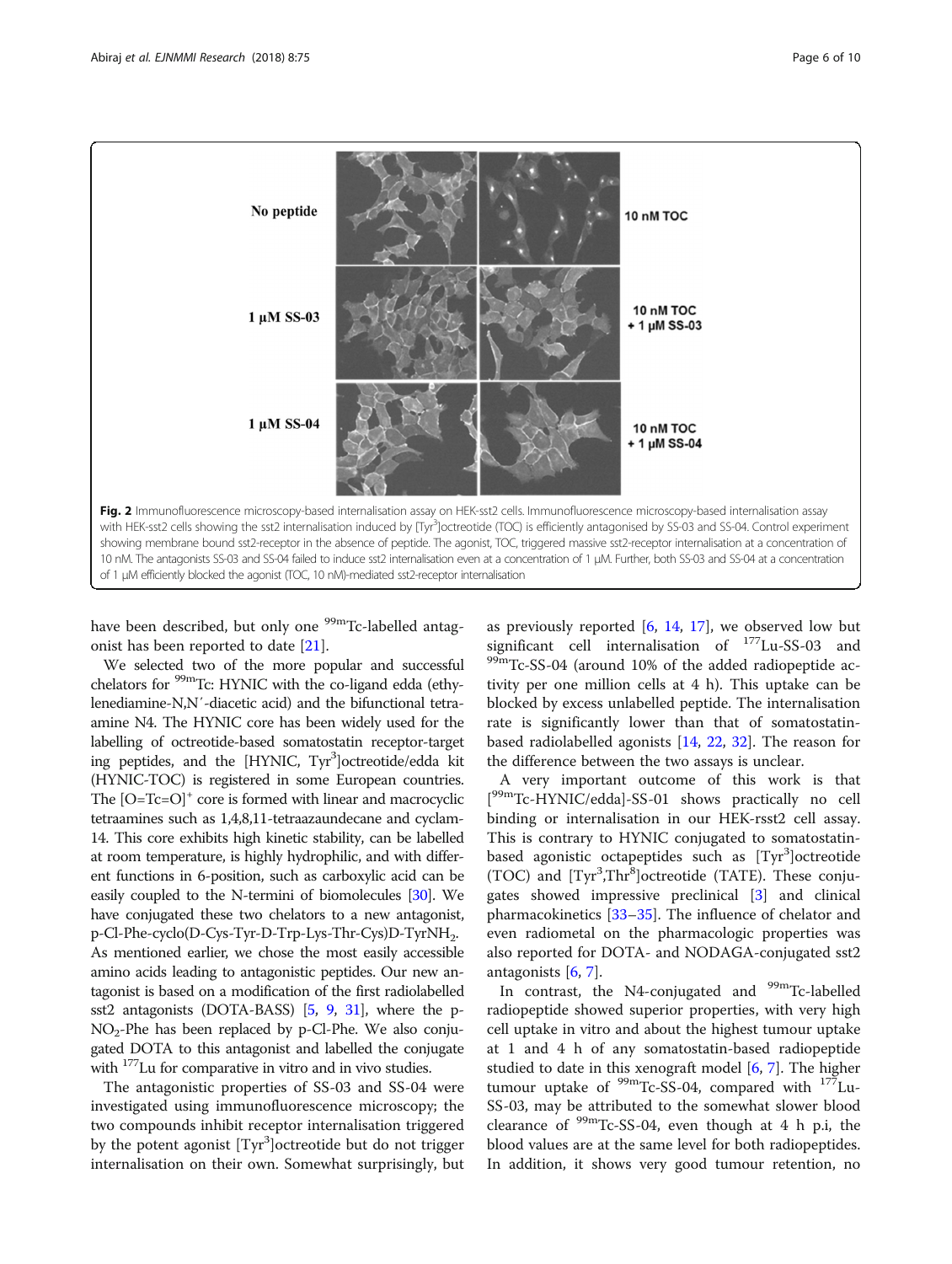<span id="page-6-0"></span>

and <sup>99m</sup>Tc-SS-05 (triangle) as measured with HEK293-rsst2 cells. **a** The amount of specifically internalised and **b** radiopeptides specifically bound to the membrane. Values and standard deviations are the result of two independent experiments with triplicates in each experiment



change between 1 and 4 h, and only about 30% release between 1 and 24 h p.i. The target-to-relevant organ ratios are > 5 at 24 h, reflected in excellent SPECT/CT images. For both radiotracers, the kidney uptake is somewhat high but the tumour-to-kidney ratios are still within a reasonable range when compared to potent radioagonists. We are currently studying somewhat different peptide motifs coupled to tetraamine chelators for <sup>99m</sup>Tc-labelling to improve the overall pharmacokinetics. The hypothesised improvement is based on the properties of 177Lu-SS-03, which exhibits pharmacokinetics somewhat inferior to the previously published <sup>111</sup>In-DOTA and 177Lu-DOTA conjugated antagonists [\[31\]](#page-9-0). As previously mentioned, Radford et al. studied a somewhat different sst2 antagonist peptide labelled using the  $99m$ Tc tricarbonyl strategy and an NSN-type chelator [[21](#page-9-0)]. The Re-complexed congener showed reasonably good receptor affinity indicating that this strategy, other than the HYNIC strategy, retains binding affinity [\[21\]](#page-9-0). The problem with the radioligand is its high abdominal uptake and low tumour-to-normal organ ratios, which is below 1 for some relevant tissues. As the authors pointed out, this is due to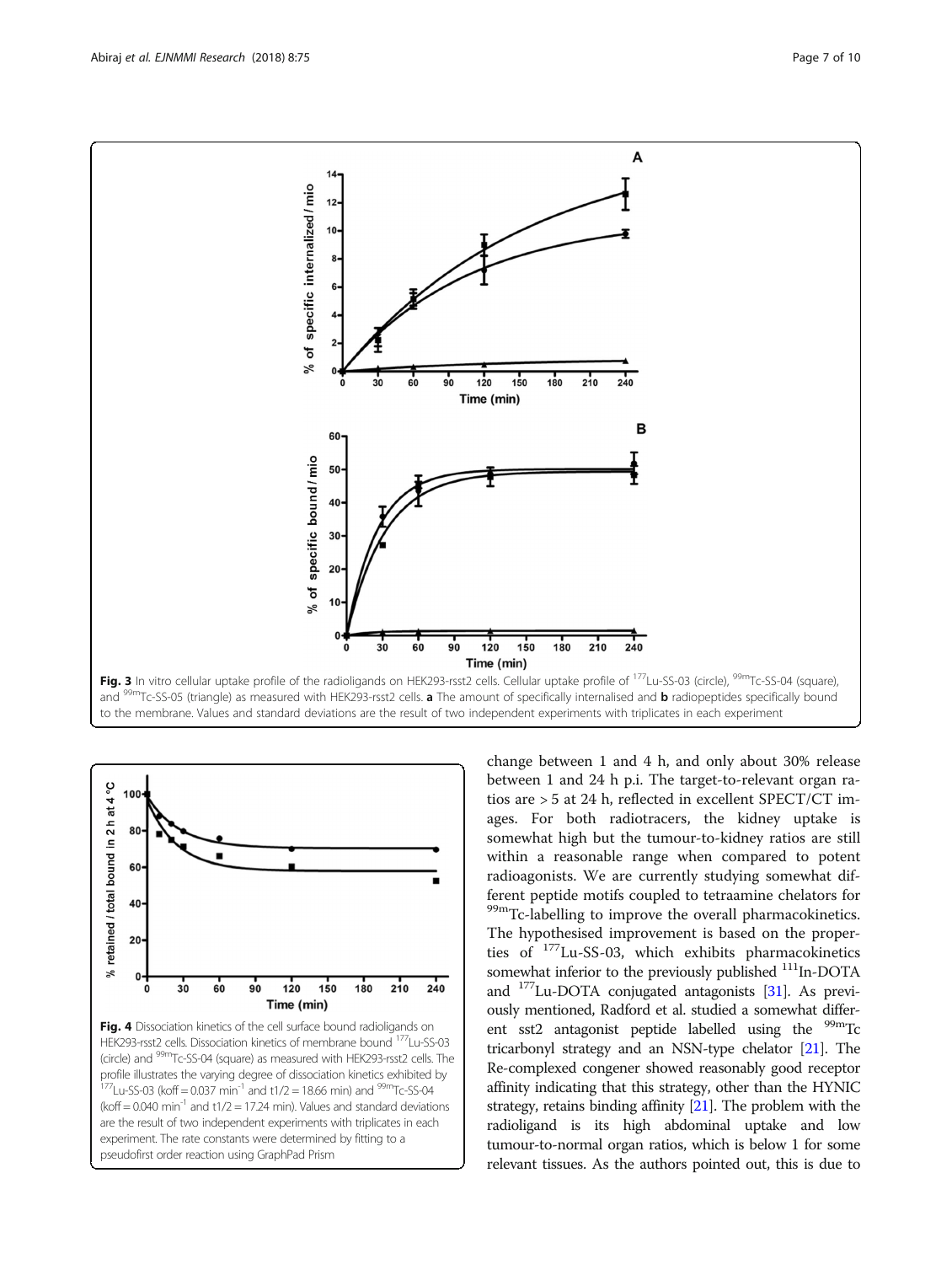<span id="page-7-0"></span>

| Table 3 Biodistribution results of <sup>177</sup> Lu-SS-03 and <sup>99m</sup> Tc-SS-04 in |
|-------------------------------------------------------------------------------------------|
| nude mice bearing HEK293-rsst2 tumour xenografts. Data                                    |
| expressed as %IA/q (percentage of injected activity per gram)                             |
| and presented as mean $\pm$ SD ( $n = 3-5$ )                                              |

| Organs         | 1 <sub>h</sub>    | 4 h              | 4 h blocking*    | 24 h             |
|----------------|-------------------|------------------|------------------|------------------|
| $177$ Lu-SS-03 |                   |                  |                  |                  |
| Blood          | $0.57 \pm 0.04$   | $0.21 \pm 0.04$  | $0.07 \pm 0.02$  | $0.07 \pm 0.04$  |
| Heart          | $0.69 \pm 0.12$   | $0.38 \pm 0.07$  | $0.11 \pm 0.01$  | $0.11 \pm 0.04$  |
| Liver          | $3.00 \pm 0.66$   | $1.75 \pm 0.22$  | $1.04 \pm 0.09$  | $0.47 \pm 0.07$  |
| Spleen         | $1.51 \pm 0.19$   | $1.42 \pm 0.77$  | $0.28 \pm 0.04$  | $0.33 \pm 0.06$  |
| Lung           | $13.24 \pm 4.49$  | $6.71 \pm 1.37$  | $0.59 \pm 0.11$  | $0.74 \pm 0.22$  |
| Kidney         | $15.15 \pm 1.86$  | $17.04 \pm 1.81$ | $20.24 \pm 4.30$ | $7.35 \pm 1.66$  |
| Stomach        | $48.74 \pm 13.11$ | $30.21 \pm 4.25$ | $0.37 \pm 0.06$  | $6.02 \pm 1.40$  |
| Intestine      | $3.13 \pm 1.16$   | $2.28 \pm 0.31$  | $0.24 \pm 0.03$  | $0.27 \pm 0.06$  |
| Adrenal        | $3.70 \pm 0.63$   | $2.90 \pm 0.46$  | $0.06 \pm 0.03$  | $1.16 \pm 0.46$  |
| Pancreas       | $72.61 \pm 13.77$ | $54.49 \pm 7.28$ | $0.24 \pm 0.07$  | $3.03 \pm 0.62$  |
| Muscle         | $0.22 \pm 0.06$   | $0.12 \pm 0.02$  | $0.06 \pm 0.00$  | $0.07 \pm 0.02$  |
| Bone           | $4.11 \pm 0.53$   | $2.77 \pm 1.06$  | $0.12 \pm 0.03$  | $1.25 \pm 0.16$  |
| Tumour         | $23.64 \pm 1.28$  | $31.68 \pm 4.00$ | $11.15 \pm 1.93$ | $26.32 \pm 4.42$ |
| 99mTc-SS-04    |                   |                  |                  |                  |
| Blood          | $1.85 \pm 0.41$   | $0.22 \pm 0.03$  | $0.22 \pm 0.01$  | $0.03 \pm 0.01$  |
| Heart          | $1.42 \pm 0.30$   | $0.25 \pm 0.06$  | $0.23 \pm 0.02$  | $0.09 \pm 0.01$  |
| Liver          | $7.18 \pm 0.40$   | $5.13 \pm 0.51$  | $4.07 \pm 0.65$  | $1.87 \pm 0.33$  |
| Spleen         | $2.09 \pm 0.34$   | $0.85 \pm 0.08$  | $0.63 \pm 0.02$  | $0.41 \pm 0.11$  |
| Lung           | $15.93 \pm 2.69$  | $2.03 \pm 0.14$  | $2.00 \pm 0.37$  | $0.54 \pm 0.10$  |
| Kidney         | $49.82 \pm 4.31$  | $25.56 \pm 1.01$ | $18.48 \pm 3.66$ | $6.31 \pm 1.82$  |
| Stomach        | $11.13 \pm 2.98$  | $1.99 \pm 0.39$  | $0.56 \pm 0.03$  | $0.62 \pm 0.14$  |
| Intestine      | $2.12 \pm 0.57$   | $0.57 \pm 0.06$  | $0.42 \pm 0.03$  | $0.16 \pm 0.02$  |
| Adrenal        | $3.17 \pm 0.69$   | $0.99 \pm 0.20$  | $0.37 \pm 0.10$  | $0.50 \pm 0.13$  |
| Pancreas       | $15.58 \pm 0.82$  | $1.16 \pm 0.86$  | $0.33 \pm 0.06$  | $0.31 \pm 0.11$  |
| Muscle         | $0.64 \pm 0.13$   | $0.12 \pm 0.02$  | $0.12 \pm 0.02$  | $0.05 \pm 0.03$  |
| Bone           | $3.15 \pm 0.72$   | $0.92 \pm 0.15$  | $0.40 \pm 0.01$  | $0.44 \pm 0.23$  |
| Tumour         | $47.14 \pm 7.23$  | $47.24 \pm 7.96$ | $14.17 \pm 1.69$ | $32.51 \pm 0.78$ |

\* Pre-injection with 20 nmol of unlabelled peptide (SS-03 or SS-04)

**Table 4** Tumour-to-normal tissue ratios of <sup>177</sup>Lu-SS-03 and <sup>99m</sup>Tc-SS-04 after 1, 4, and 24 h of administration in nude mice bearing HEK293-rsst2 tumour xenografts

|                | <sup>177</sup> Lu-SS-03 |       |       | 99mTc-SS-04    |       |       |
|----------------|-------------------------|-------|-------|----------------|-------|-------|
|                | 1 h                     | 4 h   | 24 h  | 1 <sub>h</sub> | 4 h   | 24 h  |
| Tumour/blood   | 41.3                    | 150.5 | 360.9 | 25.5           | 218.1 | 981.3 |
| Tumour/liver   | 7.9                     | 18.1  | 55.8  | 6.6            | 9.2   | 17.4  |
| Tumour/kidney  | 1.56                    | 1.86  | 3.58  | 0.95           | 1.85  | 5.16  |
| Tumour/muscles | 109.5                   | 259.3 | 372.1 | 73.6           | 382.1 | 616.7 |
| Tumour/bone    | 5.7                     | 11.5  | 21.1  | 14.9           | 513   | 74.1  |



Fig. 5 SPECT/CT imaging of <sup>99m</sup>Tc-SS-04 on HEK-rsst2-xenograft-bearing mouse. Maximum intensity projection (MIP) of the nanoSPECT/CT image acquired 4 h after injection of 15 MBq (150 pmol peptide)<sup>99m</sup>Tc-SS-04 in a HEK-rsst2-xenograft-bearing mouse. The colour bar corresponds to 0–90%IA/g

the high lipophilic character of the radioligand. The new  $^{99\rm m}$  Tc-based sst2 antagonist  $^{99\rm m}$  Tc-SS-04 is hydrophilic, as indicated by its log D value. Consequently, it has limited accumulation in the abdomen and rather high renal excretion. The biodistribution profile of <sup>99m</sup>Tc-SS-04, together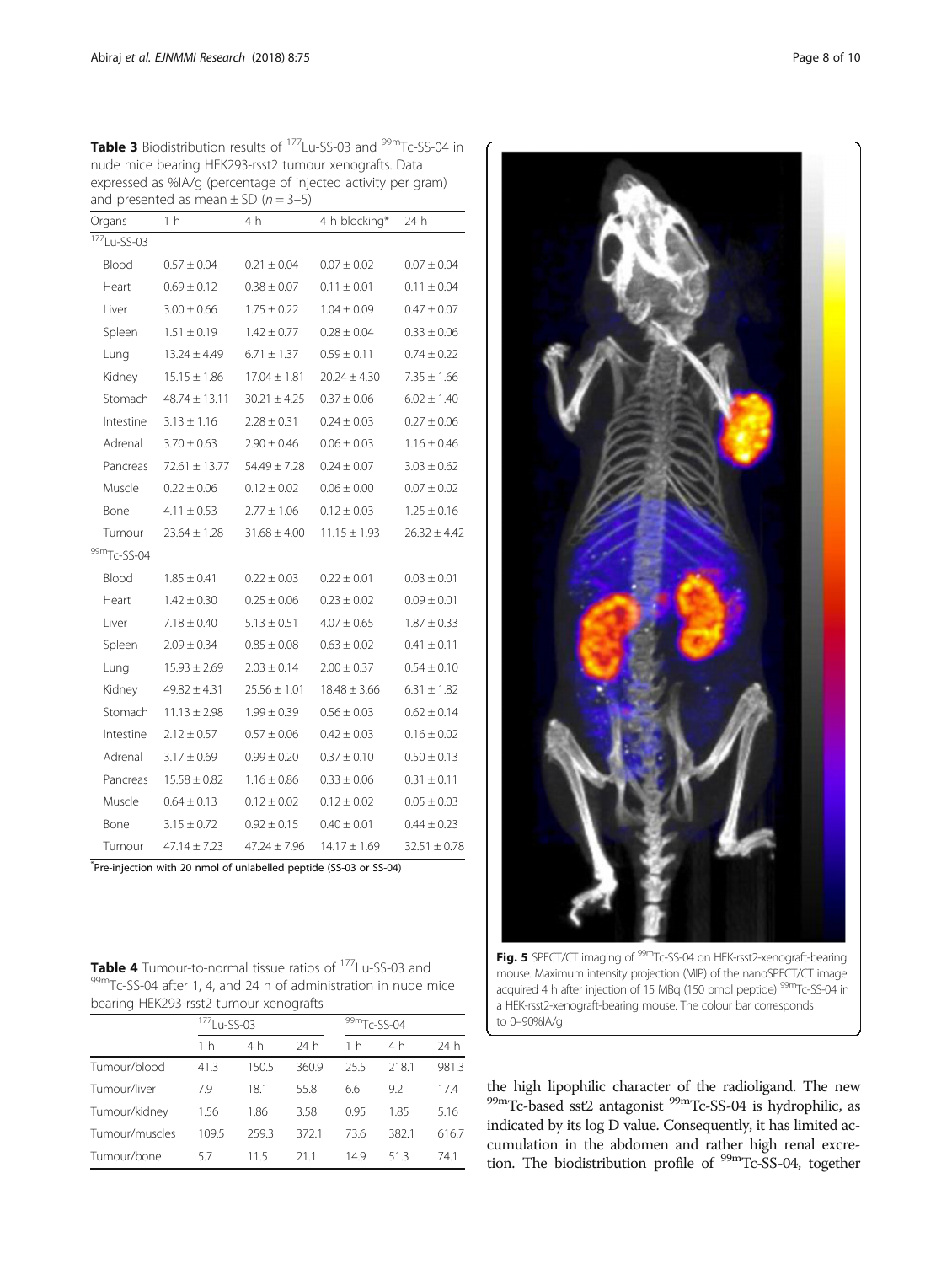<span id="page-8-0"></span>with its very high tumour uptake, favours this tracer for clinical translation.

#### Conclusions

Sst2 antagonists were labelled with  $99m$ Tc using two common chelators. Surprisingly, the widely used <sup>99m</sup>Tc ligand HYNIC along with the co-ligand edda resulted in almost complete loss of sst2 binding affinity, whereas 99mTc-SS-04 demonstrated impressive tumour uptake and high tumour-to-normal organ ratios. Therefore, 99mTc-SS-04 appears to be an excellent candidate for SPECT imaging of sst2-positive tumours and is a promising option for further modification of the peptide motif. The pharmacokinetics of <sup>99m</sup>Tc-SS-04 demonstrate once again that the  $\frac{99m}{\text{TCO}_2(N4)}$  core offers favourable pharmacokinetic features for small peptides and may potentially be the <sup>99m</sup>Tc-labelling strategy of choice.

#### Additional file

[Additional file 1:](https://doi.org/10.1186/s13550-018-0428-y) Materials and methods. (PDF 484 kb)

#### Abbreviations

%IA/g: Injected activity per gram; DIC: N,N'-Diisopropylcarbodiimide; DMF: N,N-Dimethylformamide; edda: Ethylenediamine,N,N′-diacetic acid; Fmoc: Fluorenylmethyloxycarbonyl; GPCR: G-protein coupled receptors; GRP: Gastrin-releasing peptide; HEK: Human embryonic kidney; HOBt: Hydroxybenzotriazole; HPLC: High-performance liquid chromatography; HYNIC: 6-hydrazinonicotinic acid; IC<sub>50</sub>: Half maximal inhibitory concentration; NETs: Neuroendocrine tumours; NMP: Nmethylpyrrolidinone; p.i.: Post-injection; PBS: Phosphate-buffered saline; s.c.: Subcutaneously; SPECT/CT: Single-photon emission computed tomography/computed tomography; sst: Somatostatin receptor; sst2: Somatostatin receptor subtype 2; TATE: [Tyr<sup>3</sup>,Thr<sup>8</sup>]octreotide; TOC: [Tyr<sup>3</sup>]octreotide; CB-TE2A: 4,11-bis(carboxymethyl)-1,4,8,11tetraazabicyclo[6.6.2]hexadecane; NODAGA: 1,4,7-triazacyclononane,1-glutaric acid-4,7-acetic acid; DOTA: 1,4,7,10-tetraazacyclododecane-1,4,7,10-tetraacetic acid; N4: 6-carboxy-1,4,8,11-tetraazaundecane

#### Acknowledgements

The authors wish to thank Leah Bassity for her editorial assistance.

#### Funding

This work was supported by the Swiss National Science Foundation.

#### Availability of data and materials

All data generated or analysed during this study are included in this published article and its supplementary information files.

#### Authors' contributions

HM and JCR conceived and designed the study and wrote the manuscript. KA, MF, SU, and GN performed the experiments, analysed the data, and wrote the manuscript. MLT and BW performed the experiments and analysed the data. SNR and ECC analysed the data and wrote the manuscript. All authors read and approved the final manuscript.

#### Ethics approval

All animal studies were performed in accordance with institutional and national guidelines regarding animal care and approved by the ethics committee of the University Hospital Basel (Approval #789). This article does not contain any studies with human participants performed by any of the authors.

#### Consent for publication

Not applicable.

#### Competing interests

The authors declare that they have no competing interests.

#### Publisher's Note

Springer Nature remains neutral with regard to jurisdictional claims in published maps and institutional affiliations.

#### Author details

<sup>1</sup> Divisions of Radiopharmaceutical Chemistry and Nuclear Medicine University Hospital Basel, Petersgraben 4, 4031 Basel, Switzerland. 2 Department of Nuclear Medicine, Medical Centre – University of Freiburg, Faculty of Medicine, University of Freiburg, Hugstetter Strasse 55, 79106 Freiburg, Germany. <sup>3</sup>Division of Cell Biology and Experimental Cancer Research, Institute of Pathology, University of Bern, PO Box 62, Murtenstrasse 31, 3010 Bern, Switzerland. <sup>4</sup>Department of Chemistry, University of Basel Spitalstrasse 51, 4056 Basel, Switzerland. <sup>5</sup>Roche Pharmaceutical Research and Early Development, Roche Innovation Center Basel, F. Hoffmann-La Roche Ltd, Steinentorberg 8/12, 4051 Basel, Switzerland.

#### Received: 25 March 2018 Accepted: 17 July 2018 Published online: 02 August 2018

#### References

- 1. Deupi X. Molecular dynamics: a stitch in time. Nat Chem. 2014;6(1):7–8.
- 2. Maecke HR, Reubi JC. Somatostatin receptors as targets for nuclear medicine imaging and radionuclide treatment. J Nucl Med. 2011;52(6): 841–4.
- 3. Storch D, Behe M, Walter MA, Chen J, Powell P, Mikolajczak R, et al. Evaluation of [99mTc/EDDA/HYNIC0]octreotide derivatives compared with [111In-DOTA0,Tyr3, Thr8]octreotide and [111In-DTPA0]octreotide: does tumor or pancreas uptake correlate with the rate of internalization? J Nucl Med. 2005;46(9):1561–9.
- 4. Sprague JE, Peng Y, Sun X, Weisman GR, Wong EH, Achilefu S, et al. Preparation and biological evaluation of copper-64-labeled tyr3-octreotate using a cross-bridged macrocyclic chelator. Clin Cancer Res. 2004;10(24): 8674–82.
- 5. Ginj M, Zhang H, Waser B, Cescato R, Wild D, Wang X, et al. Radiolabeled somatostatin receptor antagonists are preferable to agonists for in vivo peptide receptor targeting of tumors. Proc Natl Acad Sci U S A. 2006; 103(44):16436–41.
- 6. Fani M, Del Pozzo L, Abiraj K, Mansi R, Tamma ML, Cescato R, et al. PET of somatostatin receptor-positive tumors using 64Cu- and 68Gasomatostatin antagonists: the chelate makes the difference. J Nucl Med. 2011;52(7):1110–8.
- Fani M, Braun F, Waser B, Beetschen K, Cescato R, Erchegyi J, et al. Unexpected sensitivity of sst2 antagonists to N-terminal radiometal modifications. J Nucl Med. 2012;53(9):1481–9.
- 8. Nicolas GP, Mansi R, McDougall L, Kaufmann J, Bouterfa H, Wild D, et al. Biodistribution, pharmacokinetics, and dosimetry of (177)Lu-, (90)Y-, and (111)In-labeled somatostatin receptor antagonist OPS201 in comparison to the agonist (177)Lu-DOTATATE: the mass effect. J Nucl Med. 2017;58(9): 1435–41.
- 9. Wild D, Fani M, Behe M, Brink I, Rivier JE, Reubi JC, et al. First clinical evidence that imaging with somatostatin receptor antagonists is feasible. J Nucl Med. 2011;52(9):1412–7.
- 10. Wild D, Fani M, Fischer R, Del Pozzo L, Kaul F, Krebs S, et al. Comparison of somatostatin receptor agonist and antagonist for peptide receptor radionuclide therapy: a pilot study. J Nucl Med. 2014;55(8):1248–52.
- 11. Nicolas GP, Beykan S, Bouterfa H, Kaufmann J, Bauman A, Lassmann M, et al. Safety, biodistribution, and radiation dosimetry of (68)Ga-OPS202 in patients with gastroenteropancreatic neuroendocrine tumors: a prospective phase I imaging study. J Nucl Med. 2018;59(6):909–14.
- 12. Nicolas GP, Schreiter N, Kaul F, Uiters J, Bouterfa H, Kaufmann J, et al. Sensitivity comparison of (68)Ga-OPS202 and (68)Ga-DOTATOC PET/CT in patients with gastroenteropancreatic neuroendocrine tumors: a prospective phase II imaging study. J Nucl Med. 2018;59(6):915–21.
- 13. Abiraj K, Mansi R, Tamma ML, Fani M, Forrer F, Nicolas G, et al. Bombesin antagonist-based radioligands for translational nuclear